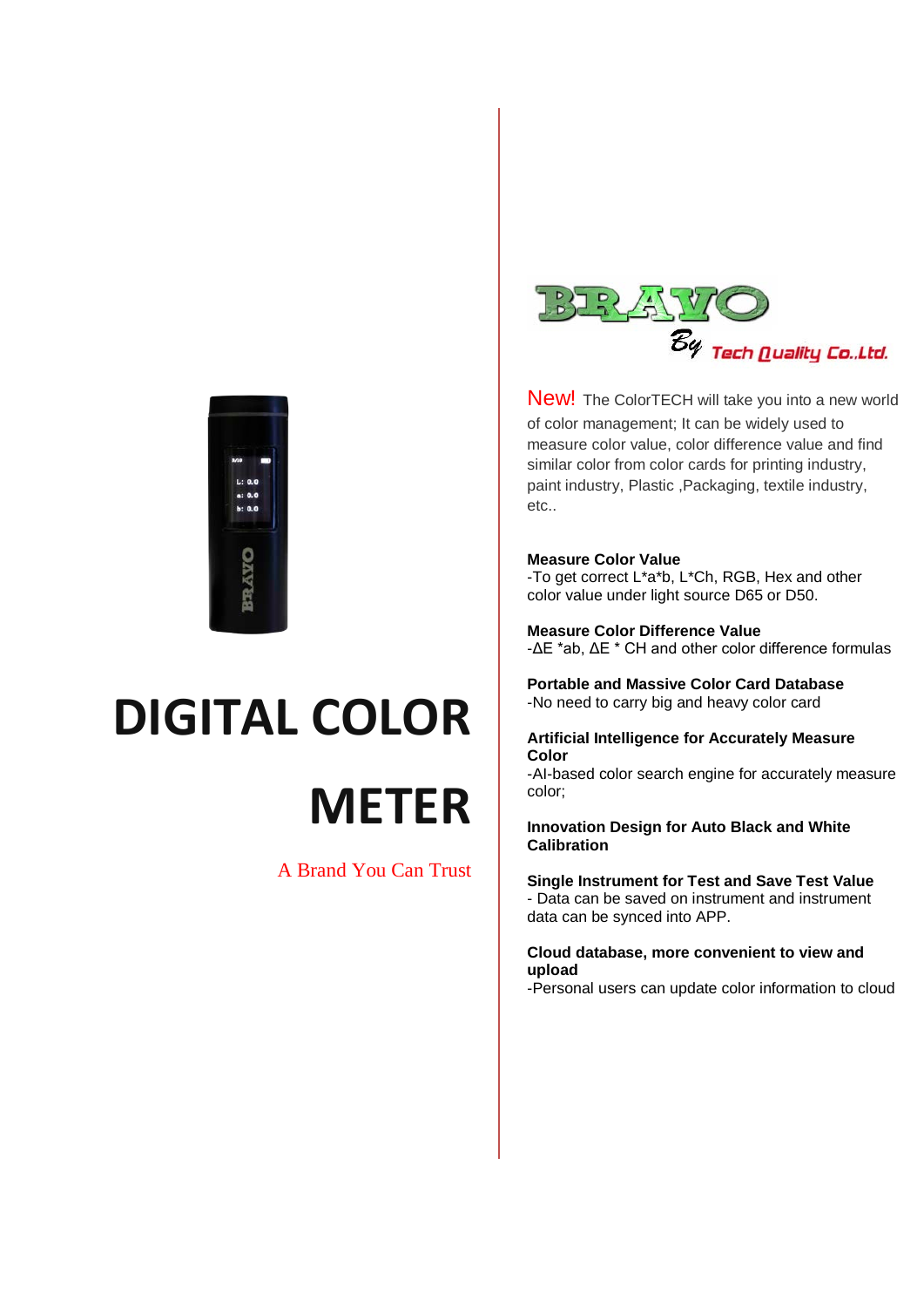## **Specifications**

| <b>Model</b>                       | <b>ColorTECH</b>                                                                                                                                                                                                                         |
|------------------------------------|------------------------------------------------------------------------------------------------------------------------------------------------------------------------------------------------------------------------------------------|
| Illumination and Viewing System    | D/8, SCI (specular component included)                                                                                                                                                                                                   |
| Color Spaces, Color Difference and | Reflectance, CIE-Lab, CIE-LCh, Hunter Lab, CIE-Luv, XYZ, Yxy, RGB, Color<br>Difference (ΔE*ab, ΔE*cmc, ΔE*94, ΔE*00), Whiteness Index (ASTM E313-00,<br>ASTM E313-73, CIE/ISO, AATCC, Hunter, Taube Berger Stensby),<br>Yellowness Index |
| Indices                            | (ASTM D1925, ASTM E313-00, ASTM E313-73), Blackness Index(My,dM),<br>Staining Fastness, Color Fastness, Tint(ASTM E313-00), Color Density<br>CMYK(A,T,E,M), Metamerism Index Milm, Munsell, Opacity, Color Strength                      |
| <b>Light Source</b>                | LED (Full Wavelength Balanced LED Light Source)                                                                                                                                                                                          |
| Measure Aperture                   | 8 <sub>mm</sub>                                                                                                                                                                                                                          |
| Wavelength Interval                | 10nm                                                                                                                                                                                                                                     |
| Wavelength Range                   | 400-700nm                                                                                                                                                                                                                                |
| Repeatability                      | $\Delta E \le 0.1$ (when a white tile is measured 30 times at 5-second intervals after<br>calibration)                                                                                                                                   |
| <b>Measurement Time</b>            | 1s                                                                                                                                                                                                                                       |
| Interface                          | USB, Bluetooth                                                                                                                                                                                                                           |
| Illuminants                        | A,B,C,D50,D55,D65,D75,F1,F2,F3,F4,F5,F6,F7,F8,F9,F10,F11,F12,CWF,U30,<br>U35, DLF, NBF, TL83, TL84                                                                                                                                       |
| Observer                           | $2^\circ$ and $10^\circ$                                                                                                                                                                                                                 |
| <b>Display Screen</b>              | IPS Full Color Screen (screen resolution 135*240,1.14 inches)                                                                                                                                                                            |
| <b>Battery</b>                     | 4.2V / 760mAh, Rechargeable, 10,000 continuous tests                                                                                                                                                                                     |
| Language                           | English                                                                                                                                                                                                                                  |
| Calibration                        | Auto                                                                                                                                                                                                                                     |
| Software Support                   | Android, IOS, Windows 10                                                                                                                                                                                                                 |
| Weight                             | About 90g                                                                                                                                                                                                                                |
| <b>Instrument Size</b>             | Diameter 31mm, Height 102mm                                                                                                                                                                                                              |

*\*Specifications are subject to change without notice*.





.